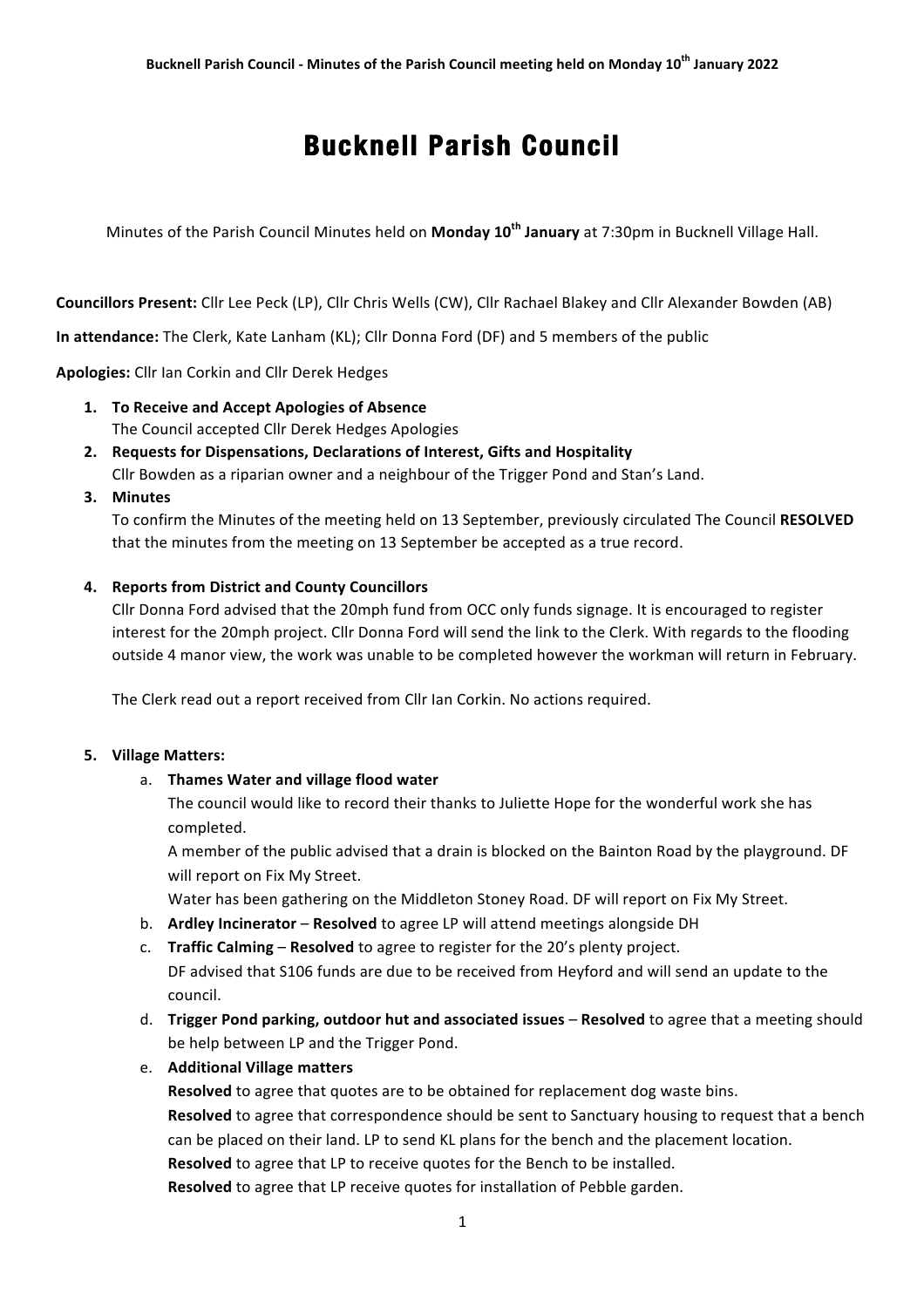**Resolved** to agree that CW to organise a meeting with the Village regarding the Queen Jubilee. Resolved to agree that quotes for health audits on trees around the trigger pond are to be obtained. **Resolved** to agree that a leaflet is to be designed to send to the village for information regarding the recent planning application of 3100 houses.

# **6. Training**

**Resolved** to agree to book OALC councillor training course for LP and AB. **Resolved** to agree to book OALC chairmanship training course for LP.

- **7.** Planning Resolved to agree to request developers of planning application 21/04275/OUT attend the next Parish Council meeting to present their plans.
- **8.** Parish Council Laptop Resolved to agree to purchase a Parish Council laptop for use by the Clerk.
- **9. Arnold Baker 12<sup>th</sup> Edition book Resolved** to agree to purchase a copy of the Arnold Baker book.
- 10. Parish Council Social Media Page Resolved to agree to open a Bucknell Parish Council Facebook page.
- **11. Bank Account** Resolved to agree to change accounts to Unity Bank and to switch to online payments from cheques where possible.
- **12. To Agree the dates of the meetings for the next year Resolved to agree the dates of the meetings for** 2022-2023.
- **13. Finance**
	- a. Draft Budget Resolved to agree the budget for 2022-2023.
	- **b.** Precept Resolved to agree the setting of the Precept level for 2022-2023.
	- **c. Invoices for payment Resolved** to agree the invoices for payment and for cheques to be signed outside of the meeting.

| Cherwell District Council | Dog Bin Emptying                 | E120.29 |
|---------------------------|----------------------------------|---------|
| l Kate Lanham             | 28 Weeks Clerk Salary   £1161.44 |         |

## 14. Governance

- **a. Meeting Dates** Duplicate of item 11.
- **b.** Parish Council Administrative Health Check Resolved to agree an administrative health check by an external clerk.
- **c. Policy Review** Marking the Death of a Senior National Figure Resolved to agree a draft policy to be written and circulated.
- **15. Correspondence** to note correspondence received not otherwise on the agenda where decisions are not required. No further correspondence received.

## 16. **Reports**

a. **Chairman's Report** 

The Chair had nothing to report

**b. Clerk's Report**

The Clerk had nothing to report

- **17.** Items for information or next Agenda only all items for the next agenda to be submitted to the Clerk by Friday  $4^{th}$  March.
- **18. Date of next meeting** Monday  $14<sup>th</sup>$  March at 7.30pm, in Bucknell Village Hall

Notes on declarations of interest Any Member arriving after the start of the meeting is asked to declare pecuniary interests, as necessary, as soon as practicable after their arrival, even if the item in question has been considered. National rules about pecuniary interests are set out in Chapter 7 of the Localism Act 2011 and in